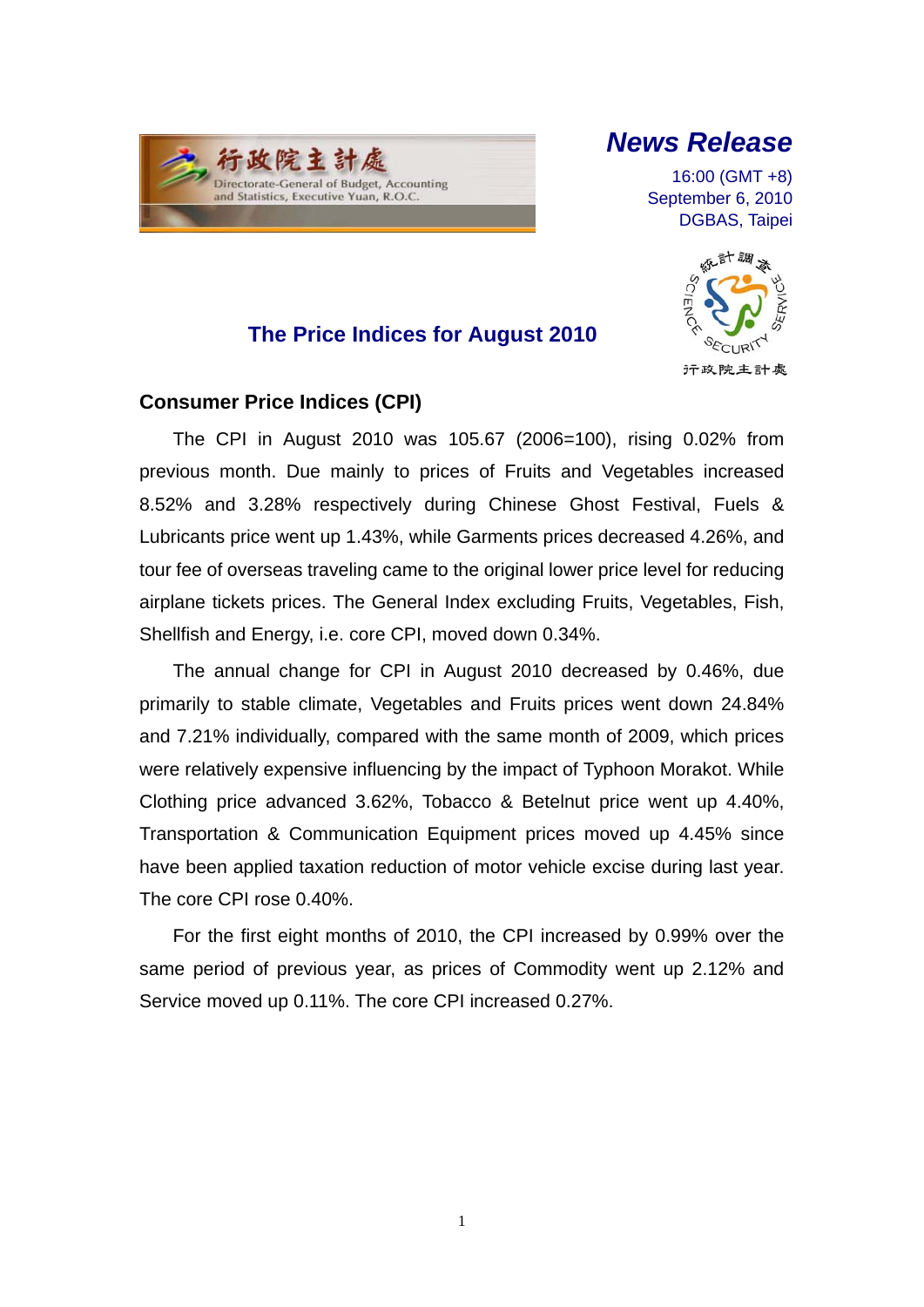

### **CPI-Living Necessaries**

The CPI-Living Necessaries is compiled basing on 424 CPI items. It includes three categories of CPI-Living Necessaries: Category A includes prices of Food, Water, Electricity & Gas Supply of Housing and Fuels & Lubricants of Transportation (190 items and 33.0% weights of CPI). Category B covers Category A and Education & Entertainment prices (244 items and 50.2% weights of CPI). Category C is the daily necessities, such as Food, Clothing, Water, Electricity & Gas, Fuels & Lubricants, Medical Care Services, and some items fall under segments of Communication and Personal Care Services (239 items and 42.7% weights of CPI).

The CPI-Living Necessaries in August 2010, compared with the previous month: Index of Category A was 112.75 (2006=100), went up 0.77%, Category B was 108.88, increased 0.40% and Category C was 109.52, moved up 0.34%.

#### **Wholesale Price Indices (WPI)**

The WPI in August 2010 was 108.23 (2006=100), increasing 0.42% from previous month, due mainly to prices of Basic Metal, Petroleum & Coal Products and Chemical Material went up 1.32%, 1.19% and 0.90%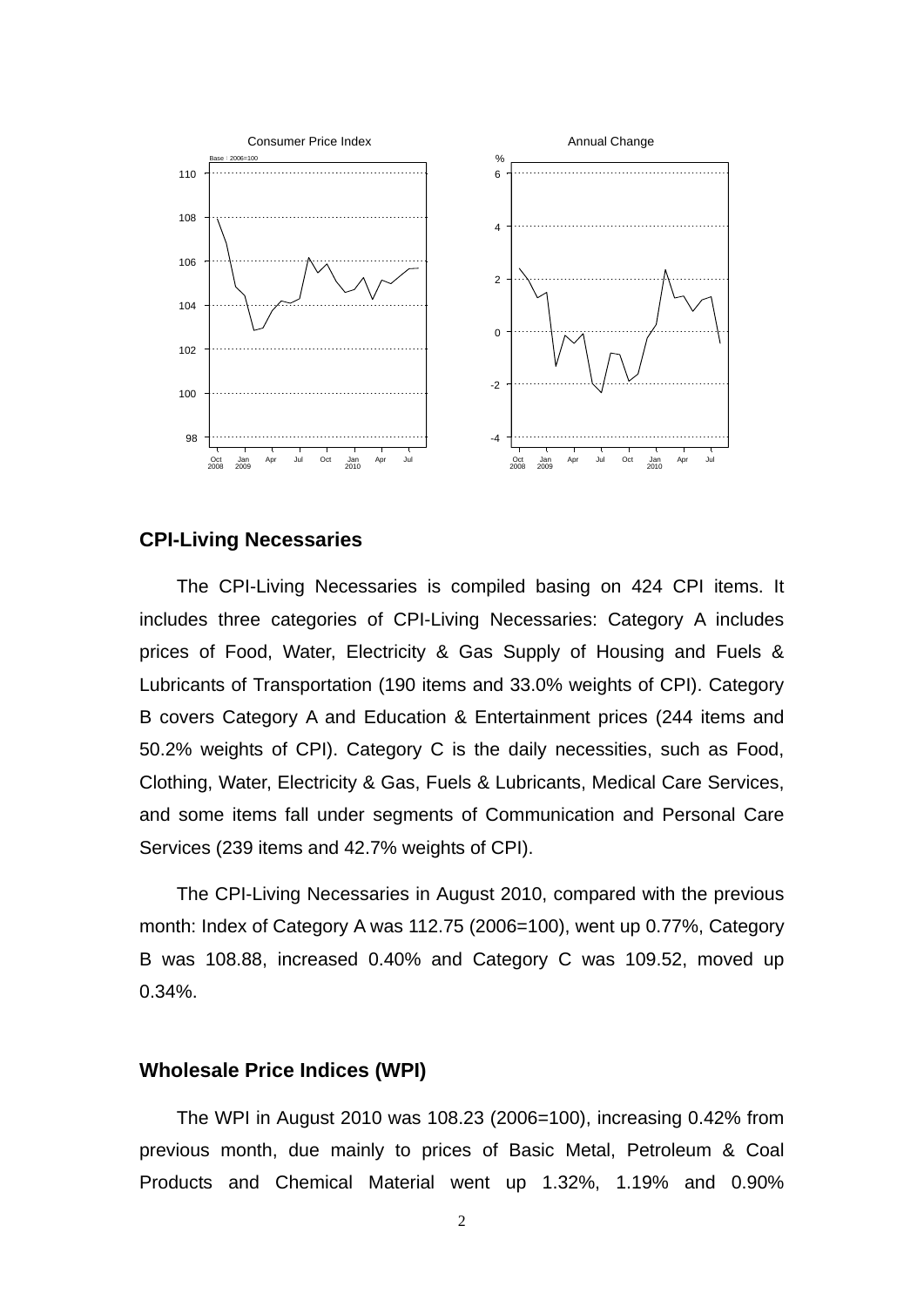respectively. Domestic Sales Excluding Imports and Imports prices rose 0.56% and 0.71% separately, while Exports prices moved down 0.04%.

The annual change of WPI in August 2010, comparing with the same month of 2009, increasing 3.37%, due mainly to price level of imported Iron ores became higher which causing Other Mineral Products price increased 42.44%, in addition, prices of Basic Metal and Chemical Material moved up 15.02% and 8.91% individually. Domestic Sales Excluding Imports prices rose 3.75%; Imports and Exports prices went up 4.58% and 1.75% separately.

For the first eight months of 2010, the WPI increased 6.72% compared with the same period of previous year, of which the Import and Export Price Index went up 8.46% and 3.15% individually.



#### **Statistical Tables**

Table1 The Changes of Consumer Price Indices Table2 The Changes of Wholesale Price Indices Table3 The Changes of Import Price Indices Table4 The Changes of Export Price Indices

#### **For Further Information:**

*Statistics Database:* http://eng.stat.gov.tw/ *DGBAS* news releases on the Internet: http://eng.dgbas.gov.tw/ *Tel:* +886-2-23803449; *Fax:* +886-2-23803465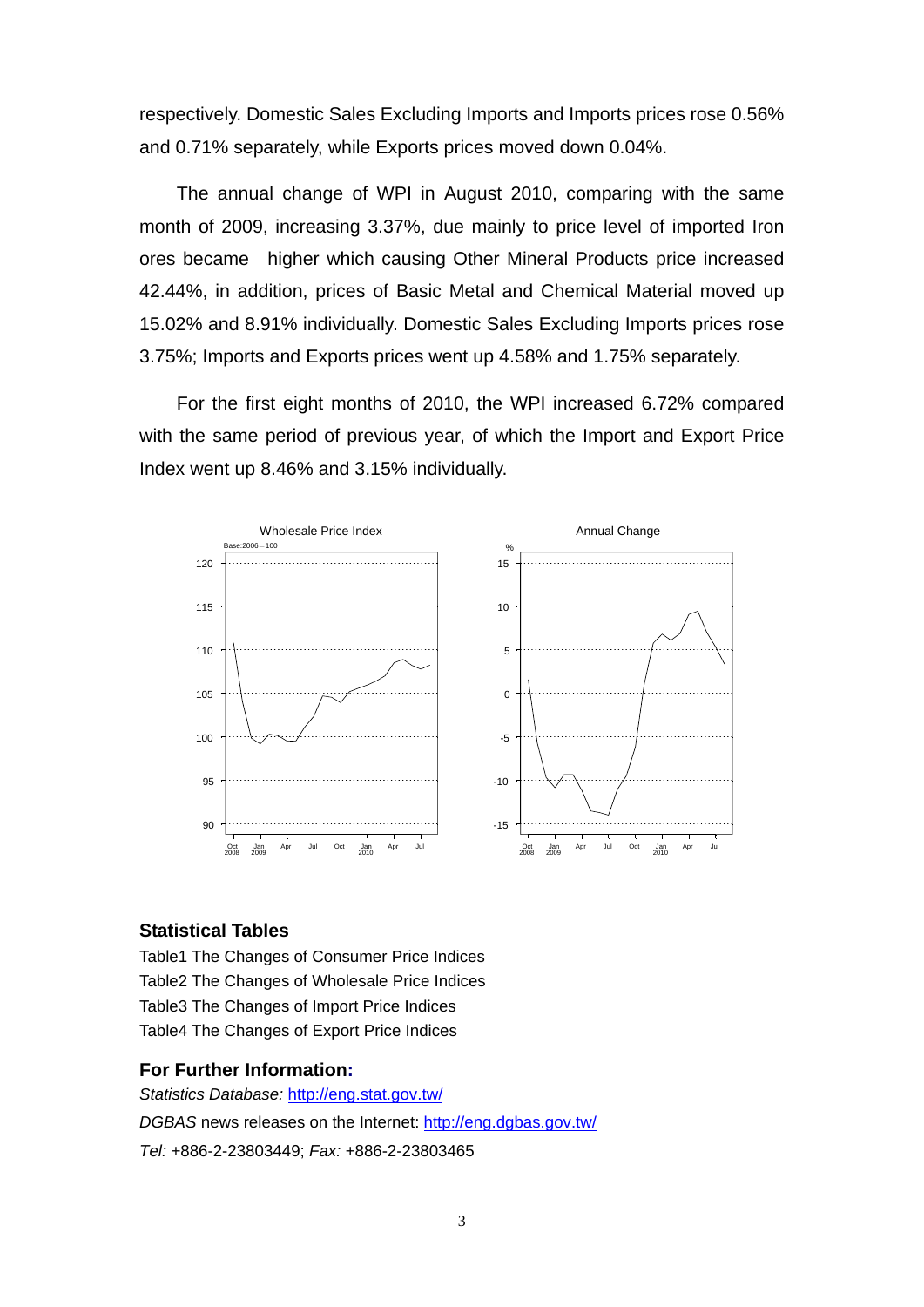### Table 1 The Changes of Consumer Price Indices

Aug. 2010

|                                             | Weight   | Index of     |                    | Compared Compared | The First Eight  |
|---------------------------------------------|----------|--------------|--------------------|-------------------|------------------|
|                                             | $(\%0)$  | Aug. 2010    | with               | with the          | Months of 2010   |
|                                             |          | $(2006=100)$ | Previous           | Same              | Compared with    |
| Groups                                      |          |              | Month              | Month of          | the Same Period  |
|                                             |          |              | $(\%)$             | Previous          | of Previous Year |
|                                             |          |              |                    | Year $(\%)$       |                  |
|                                             |          |              |                    |                   | (% )             |
| General Index                               | 1,000.00 | 105.67       | 0.02               | $-0.46$           | 0.99             |
|                                             |          |              |                    |                   |                  |
| <b>Basic Group</b><br>1. Food               | 260.82   | 112.65       | 0.84               | $-3.31$           | 0.44             |
| Meat                                        | 23.08    | 120.70       | 1.00               | 0.30              | 1.58             |
|                                             | 16.71    | 134.92       | 0.11               | 5.62              | 6.54             |
| Fish & Shellfish                            | 24.81    | 111.16       | 3.28               | $-24.84$          | $-0.09$          |
| Vegetables                                  | 27.59    | 97.92        | 8.52               | $-7.21$           | 0.96             |
| Fruits                                      | 41.72    | 102.51       | $-3.06$            | 3.62              | 2.81             |
| 2. Clothing                                 |          |              |                    | 3.87              |                  |
| Garments                                    | 26.97    | 98.19        | $-4.26$<br>$-0.09$ | 0.29              | 2.73<br>0.38     |
| 3. Housing                                  | 279.47   | 102.99       |                    |                   |                  |
| <b>Residential Rent</b>                     | 185.40   | 100.56       | $-0.02$            | 0.02              | $-0.07$          |
| Household Operations                        | 14.53    | 96.00        | $-0.03$            | 0.23              | 0.55             |
| Water, Electricity & Gas Supply             | 36.87    | 115.73       | $-0.31$            | 2.09              | 3.45             |
| 4. Transportation & Communication           | 140.42   | 102.16       | 0.18               | 0.98              | 3.79             |
| Transportation & Communication Equip.       | 27.57    | 96.88        | 0.33               | 4.45              | 3.30             |
| Fuels & Lubricants                          | 32.55    | 111.21       | 1.43               | 1.92              | 15.22            |
| 5. Medicines & Medical Care                 | 47.41    | 107.27       | 0.13               | $-0.03$           | 0.44             |
| Medical Care Services                       | 33.02    | 103.13       | 0.02               | $-0.24$           | 0.82             |
| Medicines & Health Food                     | 10.62    | 123.29       | 0.46               | 0.99              | $-0.12$          |
| 6. Education & Entertainment                | 171.48   | 100.76       | $-0.40$            | 0.30              | $-0.60$          |
| <b>Educational Expense</b>                  | 111.25   | 98.05        | $-0.11$            | $-1.13$           | $-1.41$          |
| Entertainment Expense                       | 60.22    | 105.67       | $-0.88$            | 2.81              | 0.85             |
| 7. Miscellaneous                            | 58.68    | 109.91       | $-0.38$            | 1.62              | 3.86             |
| Tobacco & Betelnut                          | 14.65    | 127.55       | $-1.56$            | 4.40              | 15.88            |
| <b>Personal Care Services</b>               | 14.78    | 99.62        | 0.21               | $-0.34$           | $-0.67$          |
| Commodity and Service Groups                |          |              |                    |                   |                  |
| 1. Commodity                                | 437.11   | 108.31       | 0.24               | $-1.51$           | 2.12             |
| (Excluding Food)                            | 264.95   | 104.85       | $-0.47$            | 1.13              | 3.05             |
| Non-durable Consumer Goods                  | 299.12   | 113.51       | 0.75               | $-2.21$           | 3.11             |
| (Excluding Food)                            | 126.96   | 113.57       | 0.06               | 1.81              | 6.35             |
| Semi-durable Consumer Goods                 | 62.85    | 100.71       | $-2.24$            | 1.52              | 0.99             |
| Durable Consumer Goods                      | 75.14    | 92.44        | 0.09               | $-0.66$           | $-1.44$          |
| 2. Service                                  | 562.89   | 103.39       | $-0.15$            | 0.41              | 0.11             |
| Food                                        | 88.66    | 110.99       | 0.00               | 0.23              | $-0.28$          |
| Housing                                     | 209.54   | 100.25       | $-0.01$            | 0.03              | $-0.04$          |
| Transportation & Communication              | 76.99    | 99.56        | $-0.46$            | $-0.58$           | $-0.50$          |
| <b>Medical Care</b>                         | 33.02    | 103.13       | 0.02               | $-0.24$           | 0.82             |
| Education & Entertainment                   | 129.64   | 106.77       | $-0.40$            | 1.95              | 0.88             |
| Miscellaneous                               | 23.83    | 99.62        | 0.13               | $-0.13$           | $-0.41$          |
| Special Groups                              |          |              |                    |                   |                  |
| General Index Excluding Fruits & Vegetables | 947.60   | 105.74       | $-0.27$            | 0.64              | 1.02             |
| General Index Excluding Food                | 739.18   | 103.11       | $-0.29$            | 0.68              | 1.20             |
| General Index Excluding Fruits, Vegetables, | 866.64   | 104.54       | $-0.34$            | 0.40              | 0.27             |
| Fish, Shellfish & Energy                    |          |              |                    |                   |                  |

Note : Due to late reports and corrections by respondents all data are subject to revision 3 months after original publication.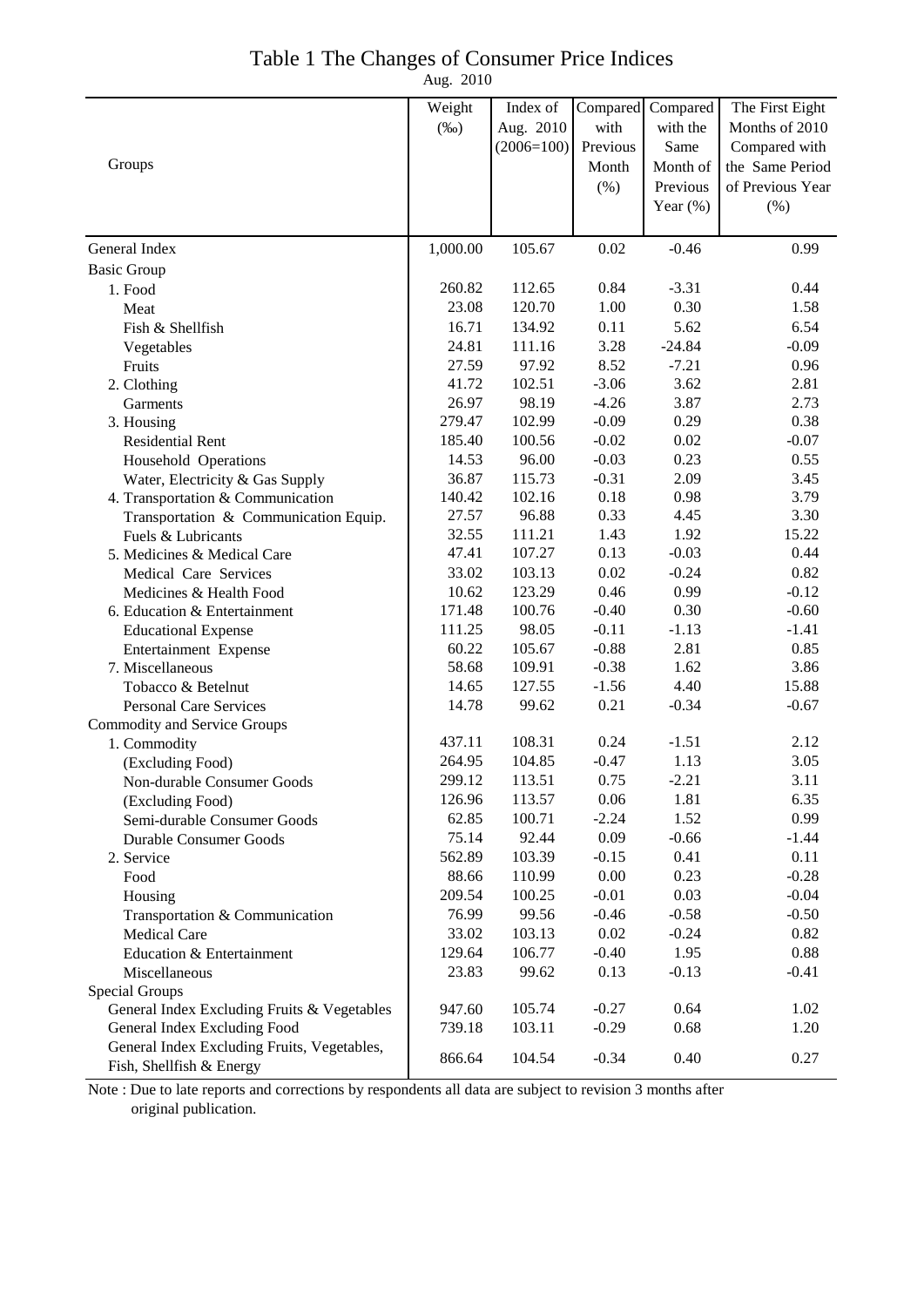### Table 2 The Changes of Wholesale Price Indices

Aug. 2010

| Groups                                                               | Weight         | Index of Aug.    | Compared        | Compared      | The First Eight  |
|----------------------------------------------------------------------|----------------|------------------|-----------------|---------------|------------------|
|                                                                      | $(\%0)$        | 2010             | with            | with the      | Months of 2010   |
|                                                                      |                | $(2006=100)$     | Previous        | Same          | Compared with    |
|                                                                      |                |                  | Month           | Month of      | the Same Period  |
|                                                                      |                |                  | (% )            | Previous      | of Previous Year |
|                                                                      |                |                  |                 | Year $(\%)$   | (% )             |
| General Index                                                        | 1,000.00       | 108.23           | 0.42            | 3.37          | 6.72             |
| <b>Domestic Sales Excluding Imports</b>                              | 307.86         | 111.49           | 0.56            | 3.75          | 8.70             |
| Imports                                                              | 327.09         | 115.65           | 0.71            | 4.58          | 8.46             |
| Exports                                                              | 365.05         | 97.20            | $-0.04$         | 1.75          | 3.15             |
| <b>Basic Group</b>                                                   |                |                  |                 |               |                  |
| 1. Agriculture, Forestry, Fishing & Animal                           | 27.15          | 129.26           | 1.21            | $-1.52$       | 3.96             |
| <b>Husbandry Products</b>                                            |                |                  |                 |               |                  |
| (1) Farm Products                                                    | 12.87          | 120.14           | 2.40            | $-5.50$       | 2.26             |
| (2) Poultry & Livestock Products                                     | 6.60           | 135.98           | 1.84            | $-1.89$       | 1.19             |
| (3) Forest Products                                                  | 0.41           | 109.23           | $-2.70$         | 9.58          | 18.05            |
| (4) Fishery Products                                                 | 7.27           | 138.66           | $-0.98$         | 5.34          | 8.52             |
| 2. Quarrying & Mineral Products                                      | 57.59          | 134.59           | 1.04            | 9.68          | 22.68            |
| (1) Crude Petroleum & Natural Gas                                    | 45.78          | 119.80           | 1.27            | 1.73          | 32.71            |
| (2) Sand, Stone & Clay Quarrying                                     | 2.56           | 103.37           | 0.16            | $-8.19$       | $-9.62$          |
| (3) Other Mineral Products                                           | 9.25           | 218.64           | 0.53            | 42.44         | 3.00             |
| 3. Manufacturing Products                                            | 890.99         | 104.52           | 0.36            | 3.12          | 5.79             |
| $(1)$ Foods                                                          | 18.50          | 125.86           | 1.04            | 6.05          | 6.66             |
| (2) Beverages                                                        | 5.34           | 102.60           | 0.02            | $-0.07$       | 0.40             |
| (3) Tobaccos                                                         | 2.49           | 116.88           | $-0.09$         | $-0.38$       | 7.55             |
| (4) Textile Products                                                 | 21.67          | 116.20           | $-0.03$         | 8.11          | 5.61             |
| (5) Wearing Apparel & Clothing Accessories                           | 4.65           | 98.38            | $-0.31$         | $-1.44$       | $-2.74$          |
| (6) Leather, Fur & Related Products                                  | 4.97           | 112.72           | $-0.33$         | 9.19          | 6.18             |
| (7) Wood & Bamboo Products                                           | 2.15           | 118.78           | $-0.01$         | 11.82         | 7.83             |
| (8) Pulp, Paper, Paper Products & Printed Matter                     | 15.11          | 121.44           | 0.03            | 13.42         | 14.57            |
| (9) Petroleum & Coal Products                                        | 54.63          | 116.98           | 1.19            | 6.06          | 25.33            |
| (10)Chemical Material                                                | 91.92          | 111.68           | 0.90            | 8.91          | 26.01            |
| (11) Chemical Products & Medical Goods                               | 28.00          | 109.91           | 0.19            | 0.81          | $-1.65$          |
| (12) Rubber & Plastic Products                                       | 22.42<br>13.93 | 114.35           | 0.02            | 3.06          | 1.16             |
| (13) Non-metallic Mineral Products                                   |                | 107.92           | 0.47            | $-3.01$       | $-6.42$<br>24.58 |
| $(14)$ Basic Metal                                                   | 84.77<br>42.26 | 119.14<br>113.69 | 1.32<br>$-0.37$ | 15.02<br>5.99 |                  |
| (15) Fabricated Metal Products<br>(16) Electronic Parts & Components | 261.17         |                  | $-0.15$         | $-3.25$       | 5.45             |
| (17) Computer, Electronic & Optical Products                         | 64.22          | 81.33<br>81.25   | $-0.44$         | $-5.28$       | $-3.37$          |
| (18) Electrical Equipment                                            | 34.70          | 107.26           | 0.78            | 2.91          | $-7.44$<br>6.47  |
| (19) Machinery & Equipment                                           | 67.61          | 112.85           | 0.42            | 2.01          | $-1.86$          |
| (20) Transport Equipment & Parts                                     | 34.78          | 108.83           | 0.06            | 0.99          | $-0.70$          |
| $(21)$ Furniture & Fixtures                                          | 5.20           | 108.74           | $-0.36$         | 1.24          | $-2.35$          |
| (22) Miscellaneous Products                                          | 10.51          | 109.13           | 0.35            | 2.89          | $-0.57$          |
| 4. Water Supply, Electricity & Gas                                   | 24.28          | 131.26           | $-0.42$         | 1.38          | 3.10             |
| By Stage of Processing                                               |                |                  |                 |               |                  |
| 1.Raw Materials                                                      | 138.48         | 130.83           | 1.16            | 7.35          | 21.61            |
| 2. Intermediate Materials                                            | 356.29         | 111.26           | 0.48            | 4.31          | 6.75             |
| 3. Finished Goods                                                    | 140.17         | 109.77           | 0.46            | 0.61          | 0.81             |
| (1) Capital Goods                                                    | 53.38          | 110.47           | 0.67            | 2.16          | $-1.45$          |
| (2) Consumer Goods                                                   | 86.79          | 108.86           | 0.33            | $-0.32$       | 2.24             |
| Special Groups                                                       |                |                  |                 |               |                  |
| <b>Domestic Sales</b>                                                | 634.95         | 113.38           | 0.64            | 4.18          | 8.57             |
| <b>Domestic Products</b>                                             | 672.91         | 104.52           | 0.25            | 2.72          | 5.81             |
| Non-Heavy Chemical Industrial Products                               | 166.01         | 113.04           | 0.24            | 4.61          | 3.15             |
| Heavy Chemical Industrial Products                                   | 724.98         | 102.61           | 0.39            | 2.75          | 6.51             |

Note:Due to late reports and corrections by respondents all data are subject to revision 3 months after original publication.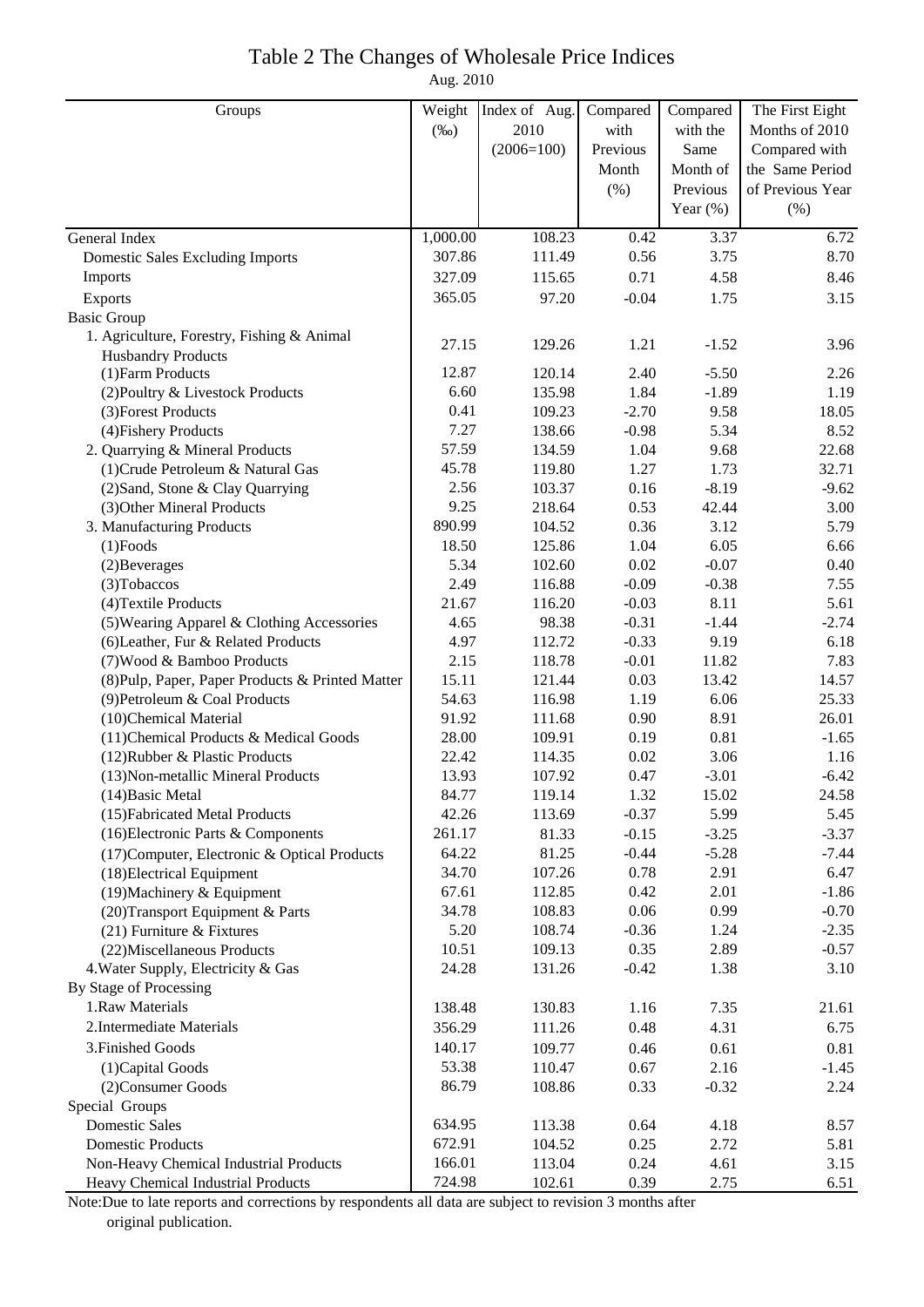## Table 3 The Changes of Import Price Indices

Aug. 2010

| Groups                                                | Weight<br>$(\%0)$ | Index of<br>Aug. 2010<br>$(2006=100)$ | Compared<br>with<br>Previous<br>Month<br>(% ) | Compared<br>with the<br>Same<br>Month of<br>Previous | The First<br><b>Eight Months</b><br>of 2010<br>Compared<br>with the |
|-------------------------------------------------------|-------------------|---------------------------------------|-----------------------------------------------|------------------------------------------------------|---------------------------------------------------------------------|
|                                                       |                   |                                       |                                               | Year $(\%)$                                          | Same Period<br>of Previous<br>Year $(\%)$                           |
| Basic Group (on N.T.D. Basis)                         |                   |                                       |                                               |                                                      |                                                                     |
| General Index                                         | 1,000.00          | 115.65                                | 0.71                                          | 4.58                                                 | 8.46                                                                |
| 1. Animal, Vegetable Products & Prepared<br>Foods     | 34.64             | 133.80                                | 0.28                                          | 5.35                                                 | 9.42                                                                |
| 2. Mineral Products & Nonmetallic Mineral<br>Products | 208.51            | 135.19                                | 0.84                                          | 8.96                                                 | 23.08                                                               |
| 3. Textiles & Textile Articles                        | 13.85             | 119.85                                | 0.01                                          | 12.06                                                | 6.29                                                                |
| 4. Wood, Paper, Pulp & Articles Thereof               | 17.93             | 121.96                                | $-1.43$                                       | 16.39                                                | 14.78                                                               |
| 5. Chemicals, Plastics, Rubber & Articles<br>Thereof  | 147.68            | 113.99                                | 0.43                                          | 5.32                                                 | 10.28                                                               |
| 6. Primary Metals & Articles Thereof                  | 118.38            | 118.25                                | 2.93                                          | 14.04                                                | 25.83                                                               |
| 7. Machinery, Optical & Precision Instruments         | 166.28            | 115.34                                | 0.80                                          | 2.89                                                 | $-1.28$                                                             |
| 8. Electronic Machinery                               | 258.41            | 85.88                                 | $-0.27$                                       | $-5.92$                                              | $-6.25$                                                             |
| 9. Transportation Equipment & Parts                   | 21.11             | 124.01                                | 0.57                                          | 5.12                                                 | 1.70                                                                |
| 10. Miscellaneous Products                            | 13.21             | 121.52                                | 0.82                                          | 8.13                                                 | 5.48                                                                |
| Basic Group (on U.S.D. Basis)                         |                   |                                       |                                               |                                                      |                                                                     |
| General Index                                         | 1,000.00          | 117.93                                | 1.41                                          | 7.77                                                 | 13.32                                                               |
| 1. Animal, Vegetable Products & Prepared<br>Foods     | 34.64             | 136.45                                | 0.97                                          | 8.55                                                 | 14.33                                                               |
| 2. Mineral Products & Nonmetallic Mineral<br>Products | 208.51            | 137.79                                | 1.53                                          | 12.26                                                | 28.46                                                               |
| 3. Textiles & Textile Articles                        | 13.85             | 122.19                                | 0.69                                          | 15.46                                                | 11.09                                                               |
| 4. Wood, Paper, Pulp & Articles Thereof               | 17.93             | 124.37                                | $-0.75$                                       | 19.92                                                | 19.97                                                               |
| 5. Chemicals, Plastics, Rubber & Articles<br>Thereof  | 147.68            | 116.25                                | 1.12                                          | 8.51                                                 | 15.20                                                               |
| 6. Primary Metals & Articles Thereof                  | 118.38            | 120.66                                | 3.63                                          | 17.50                                                | 31.47                                                               |
| 7. Machinery, Optical & Precision Instruments         | 166.28            | 117.59                                | 1.49                                          | 6.01                                                 | 3.18                                                                |
| 8. Electronic Machinery                               | 258.41            | 87.56                                 | 0.41                                          | $-3.07$                                              | $-2.05$                                                             |
| 9. Transportation Equipment & Parts                   | 21.11             | 126.42                                | 1.26                                          | 8.31                                                 | 6.28                                                                |
| 10. Miscellaneous Products                            | 13.21             | 123.90                                | 1.52                                          | 11.42                                                | 10.24                                                               |

Note: Due to late reports and corrections by respondents all data are subject to revision 3 months after original publication.